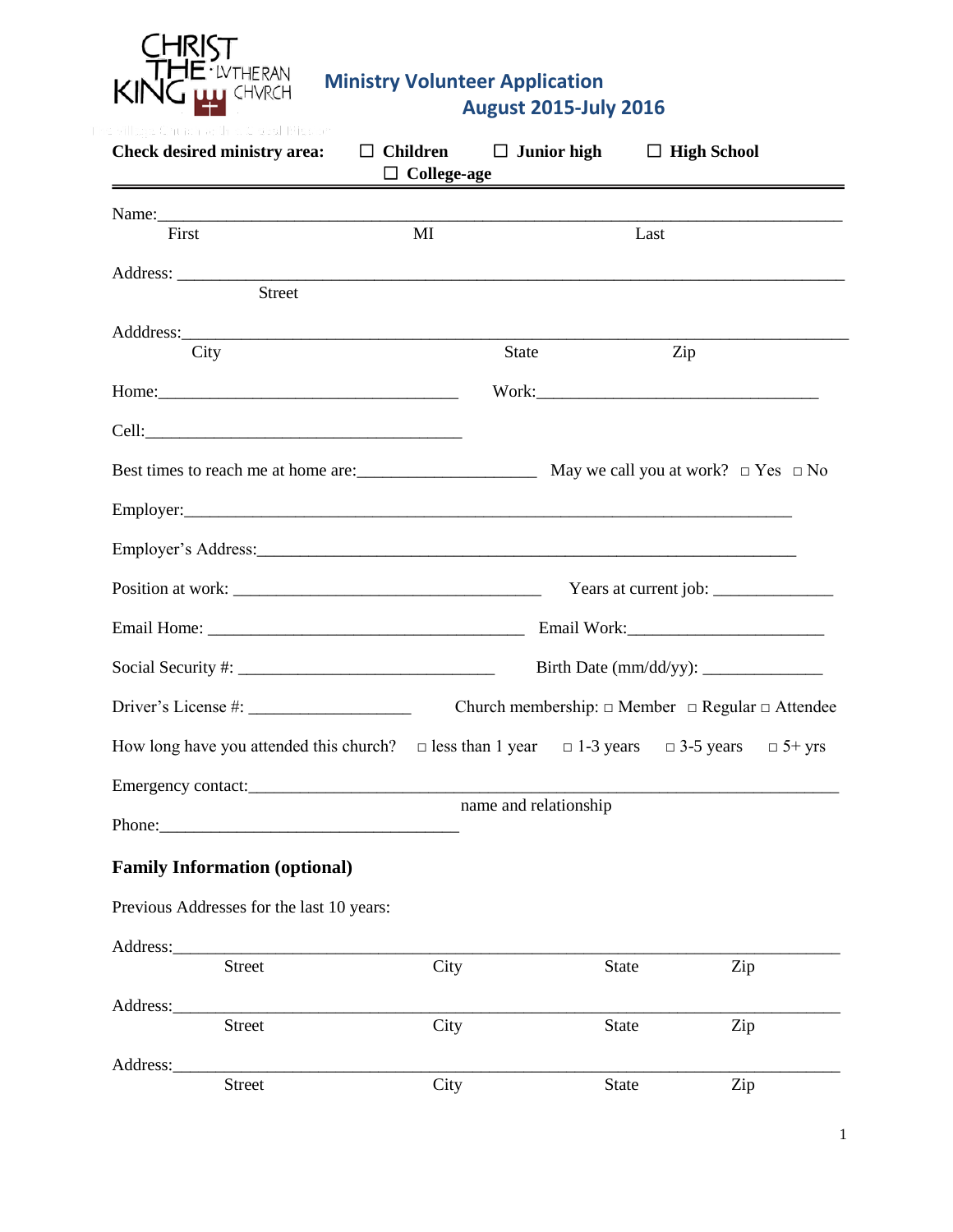

### **Education**

| High school         |                                                     | City, State    | Grad year      |       |
|---------------------|-----------------------------------------------------|----------------|----------------|-------|
| College/tech school |                                                     | City, State    | Grad year      |       |
| Degree and major    |                                                     |                |                | Minor |
|                     | Other education, training, and licenses             |                |                |       |
|                     | <b>Ministry Experience (list most recent first)</b> |                |                |       |
| 1.                  |                                                     |                |                |       |
|                     | Church (name, city, state, and zip)                 |                |                | Dates |
|                     | Area of service                                     |                | Contact person | Phone |
| 2.                  |                                                     |                |                |       |
|                     | Church (name, city, state, and zip)                 |                |                | Dates |
|                     | Area of service                                     | Contact person |                | Phone |
| 3.                  |                                                     |                |                |       |
|                     | Church (name, city, state, and zip)                 |                |                | Dates |
|                     | Area of service                                     |                | Contact person | Phone |

#### **Tell Us About Yourself**

1. What have you been doing to grow spiritually in the past year?

2. What would you do to maintain your spiritual growth as a volunteer?

3. Why are you interested in serving as a volunteer youth worker?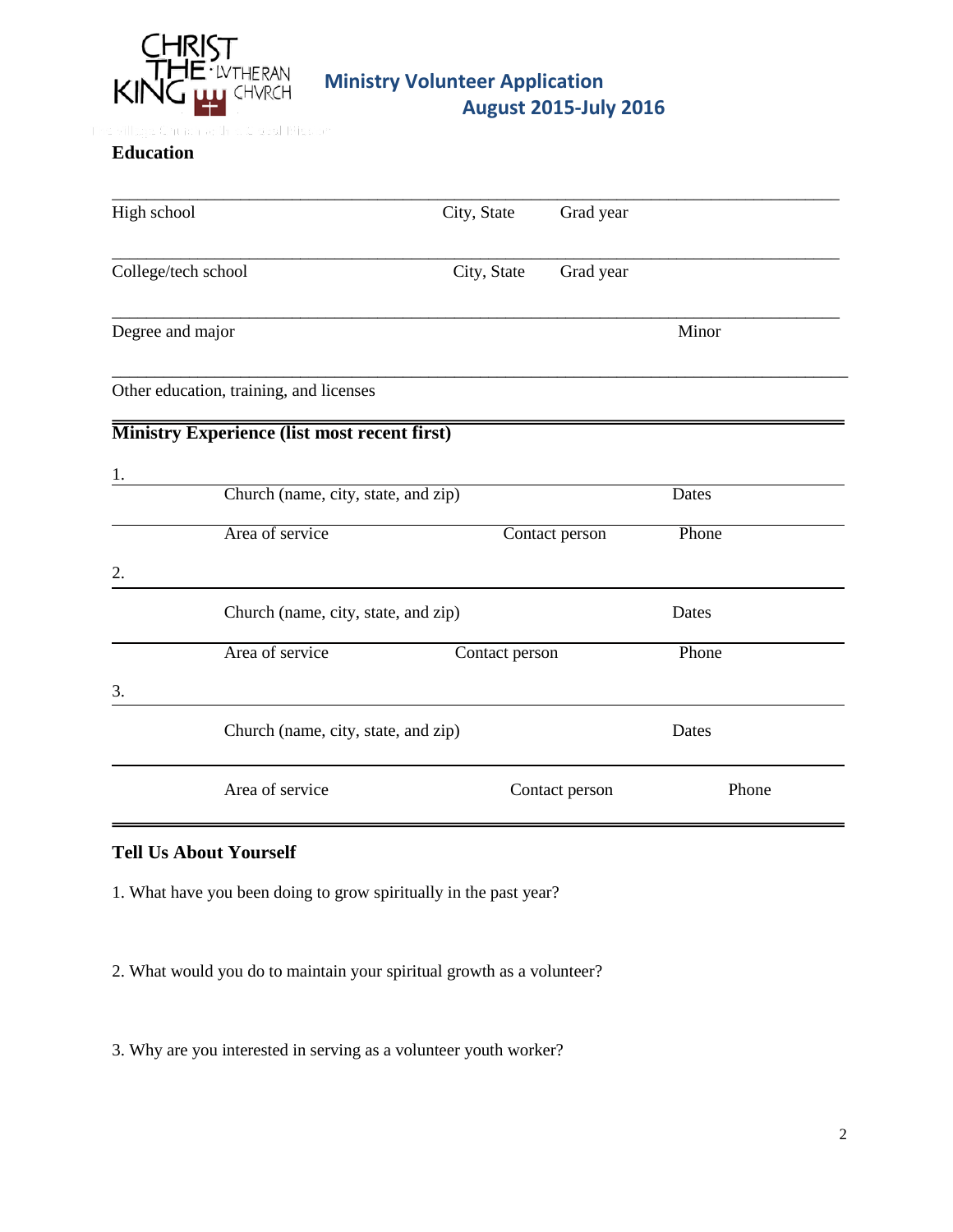

- 4. Explain your background in student ministry at this church or elsewhere
- 5. What special qualities or qualifications would you contribute as a volunteer youth worker?

### **References**

Please provide three character references (other than family members) who can identify your strengths and weaknesses and describe your background.

| Address<br>Relationship |
|-------------------------|
|                         |
|                         |
| Address                 |
| Relationship            |
| Address                 |
| Relationship            |
|                         |

| trustworthy | dependable  | active                  | compassionate | reliable    | self-starter | honest   |
|-------------|-------------|-------------------------|---------------|-------------|--------------|----------|
| punctual    | flexible    | laid-back               | quick thinker | spontaneous |              | decisive |
| teachable   | team player | humorous                | thoughtful    | solitary    | leader       | cautious |
| risk taker  | patient     | reflective<br>organized | creative      | disciplined | faithful     |          |

What are your spiritual gifts? (Spiritual Gift Index is available at www.elca.org)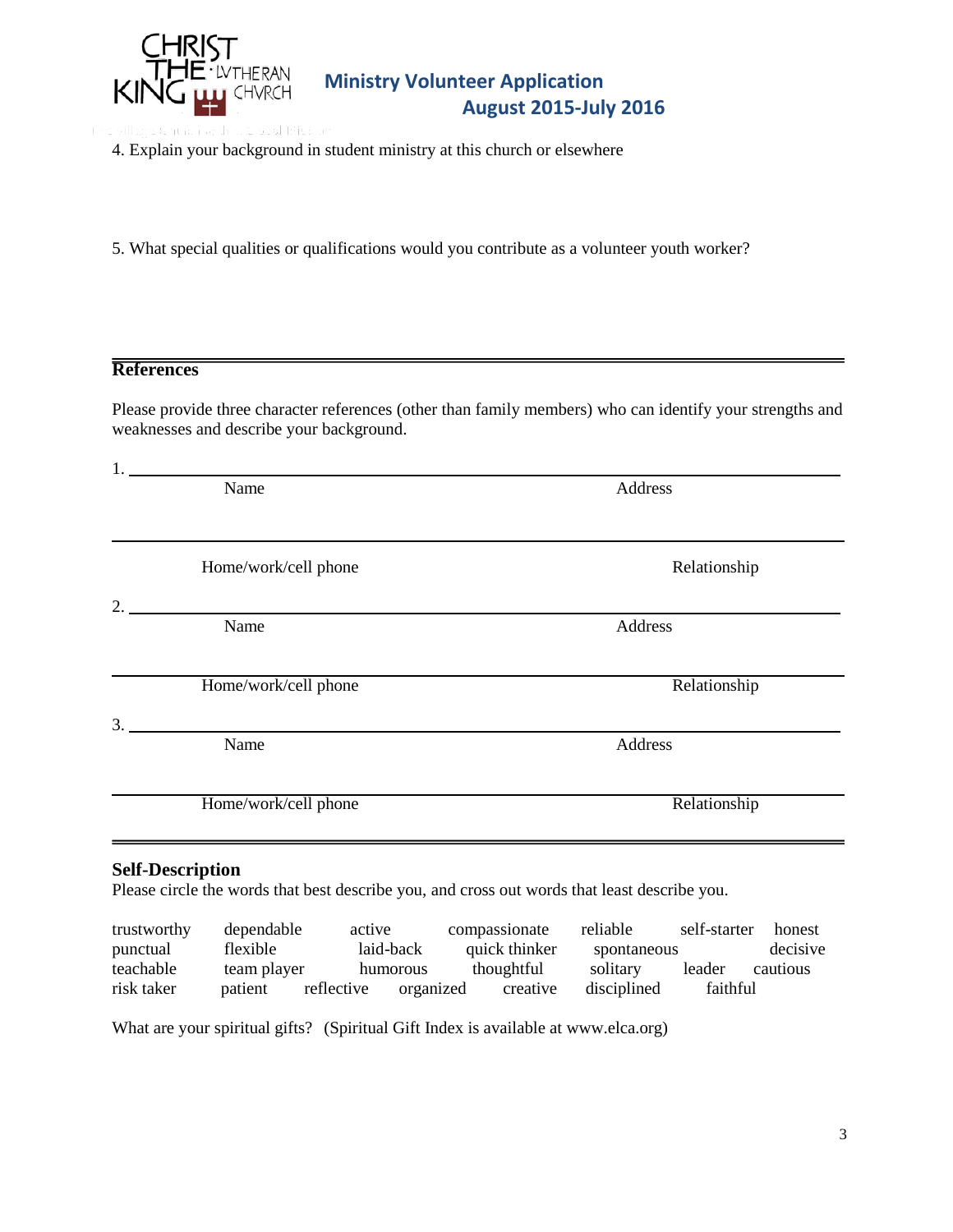

Please list any personal weaknesses, areas where you need to grow, or special concerns that could affect your ministry with students.

| <u>.</u> |  |
|----------|--|
|          |  |
| 3.       |  |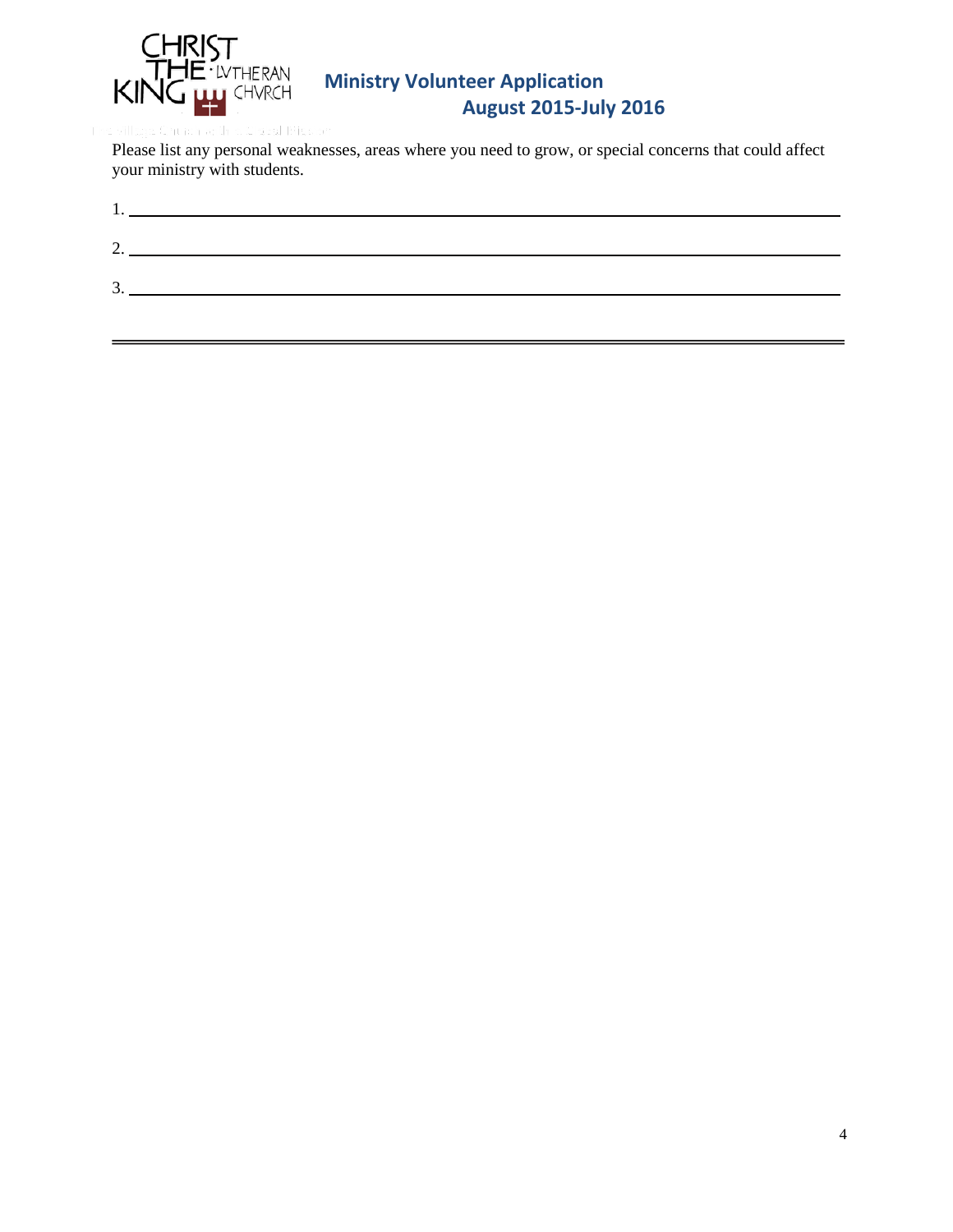

### **Medical Information**

Have you had any prior injuries that might be aggravated by working in youth ministry?

Are you currently taking any medication prescribed by a doctor for physical or other conditions that would affect your ministry?

Do you have any medical conditions that might be hazardous to others?

If you answered yes to any of the questions above, please attach another page and explain completely.

#### **Background information**

Have you, at any time, been involved in or accused, rightly or wrongly, of sexual abuse, maltreatment, or  $neglect?$   $\Box$  yes  $\Box$  no

Have you ever been accused or convicted of possession / sales of controlled substances or of driving under the influence of alcohol or drugs?  $\Box$  yes  $\Box$  no

Are you using illegal drugs?  $\Box$  yes  $\Box$  no

Have you been arrested or convicted for any criminal act more serious than a traffic violation? □ yes □ no

Have you ever been involved romantically or sexually with any student in the youth ministry, or had sexual relations with any minor after you became an adult?  $\Box$  yes  $\Box$  no

Have you ever been a victim of any form of child abuse?  $\Box$  yes  $\Box$  no

If yes, would you like to speak to a counselor or pastor?  $\Box$  yes  $\Box$  no

Have you ever gone through treatment for alcohol or drug abuse?  $\Box$  yes  $\Box$  no

Have you ever been asked to step away from ministry or work with students or children in any setting, paid or volunteer?  $\Box$  yes  $\Box$  no

Is there anything in your past or current life that might be a problem if we found out about it later?  $\Box$  yes  $\Box$  no

**If the answer to any of the above questions is yes, please attach another page and write a full explanation. These will be discussed confidentially with you at a future date.**